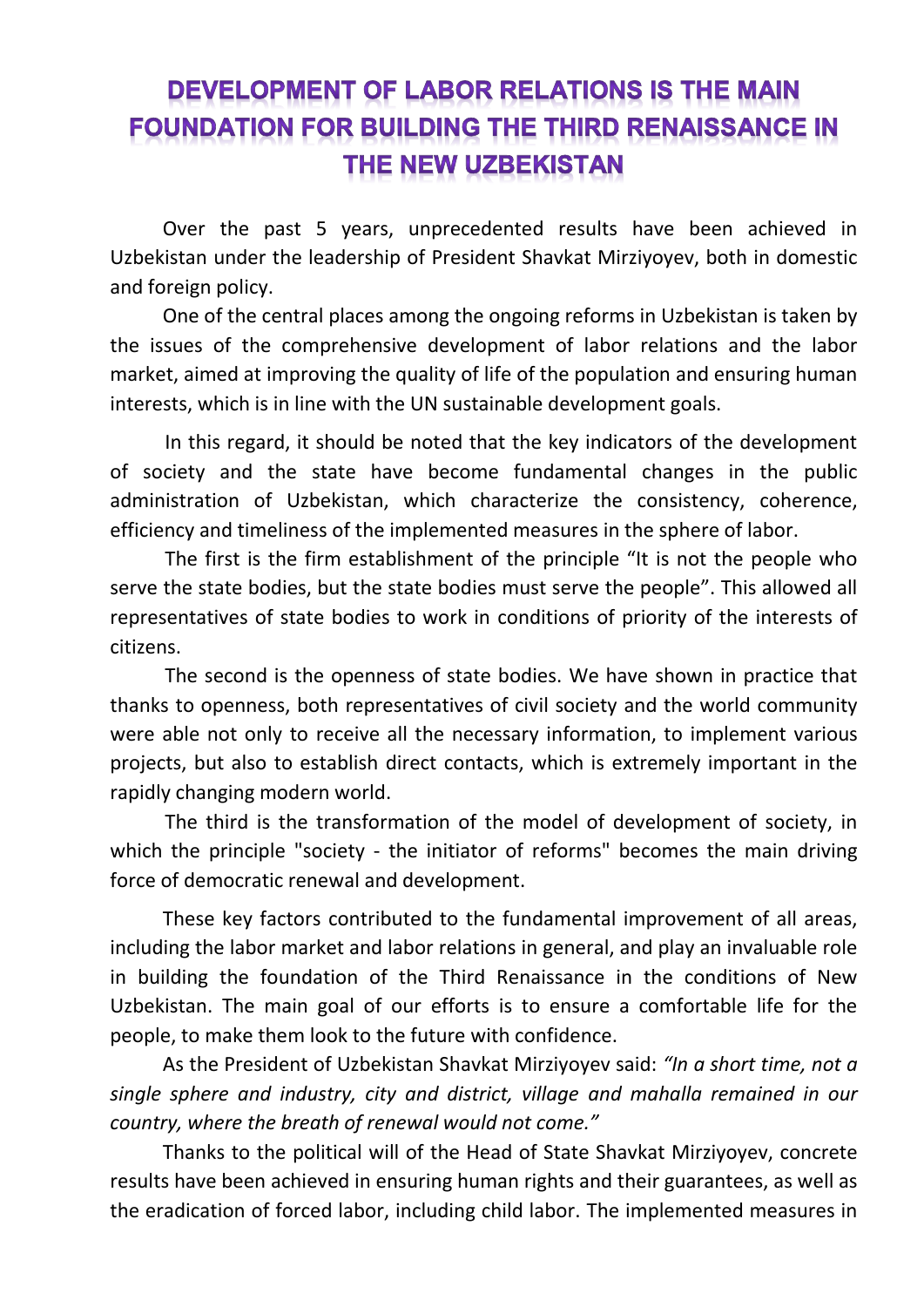the field of labor relations have already become exemplary for the world community.

In particular, on March 10, 2022, the international coalition Cotton Campaign officially announced the abolition of the "cotton boycott" against Uzbekistan.

The leadership of the Coalition noted that "this historic achievement is the result of the leadership of the President of the Republic of Uzbekistan Shavkat Mirziyoyev to initiate and implement reforms in the field of ending forced labor and developing the cotton sector.

Many reputable international non-governmental organizations, including Human Rights Watch, the American Apparel and Footwear Association, the US Fashion Industry Association, and a number of other organizations, responded positively to the elimination of child and forced labor and called on international brands to cooperate with manufacturers of Uzbek textile products.

In turn, the lifting of the boycott of Uzbek cotton will serve to the creation of millions of new jobs, especially in rural areas, as well as the attraction of foreign investment in the textile industry of the republic and expand the export potential of Uzbekistan.

Speaking about the results achieved, I can say that, in 2016, systemic child labor was completely eliminated. Based on this, the European Parliament ratified the inclusion of a textile protocol to the partnership and cooperation agreement between the EU and Uzbekistan. The document provides for the removal of quantitative restrictions and the reduction of customs duties when importing 3,000 items of Uzbek textile goods into the countries of the European Union. As part of the GSP status, customs rates for textile products from Uzbekistan were reduced and ranged from 4 to 12%.

It should be noted that in 2019, the export of Uzbek textile products to the EU countries amounted to 56.7 million dollars, in 2020 – 74.1 million dollars (+ 36.4%), and in 2021 – more than 141.8 million dollars (2.5 times more than in 2016).

In the 2019 US Department of Labor report, Uzbekistan was rated Moderate Progress in Eliminating the Worst Forms of Child Labor. Later the status was upgraded to the second category.

In October 2020, the US Trade Representative (USTR) decided to complete the work to review Uzbekistan's compliance with the criteria for ensuring labor rights in accordance with the US Generalized System of Preferences (GSP). As a result, Uzbek cotton was removed from the list called "List of Goods Produced by Child Labor or Forced Labor".

Along with this, in December 2020, the European Commission conducted an analysis, on the basis of which it was concluded that Uzbekistan meets the criteria for participation in GSP+. In April 2021, a special system of preferences of the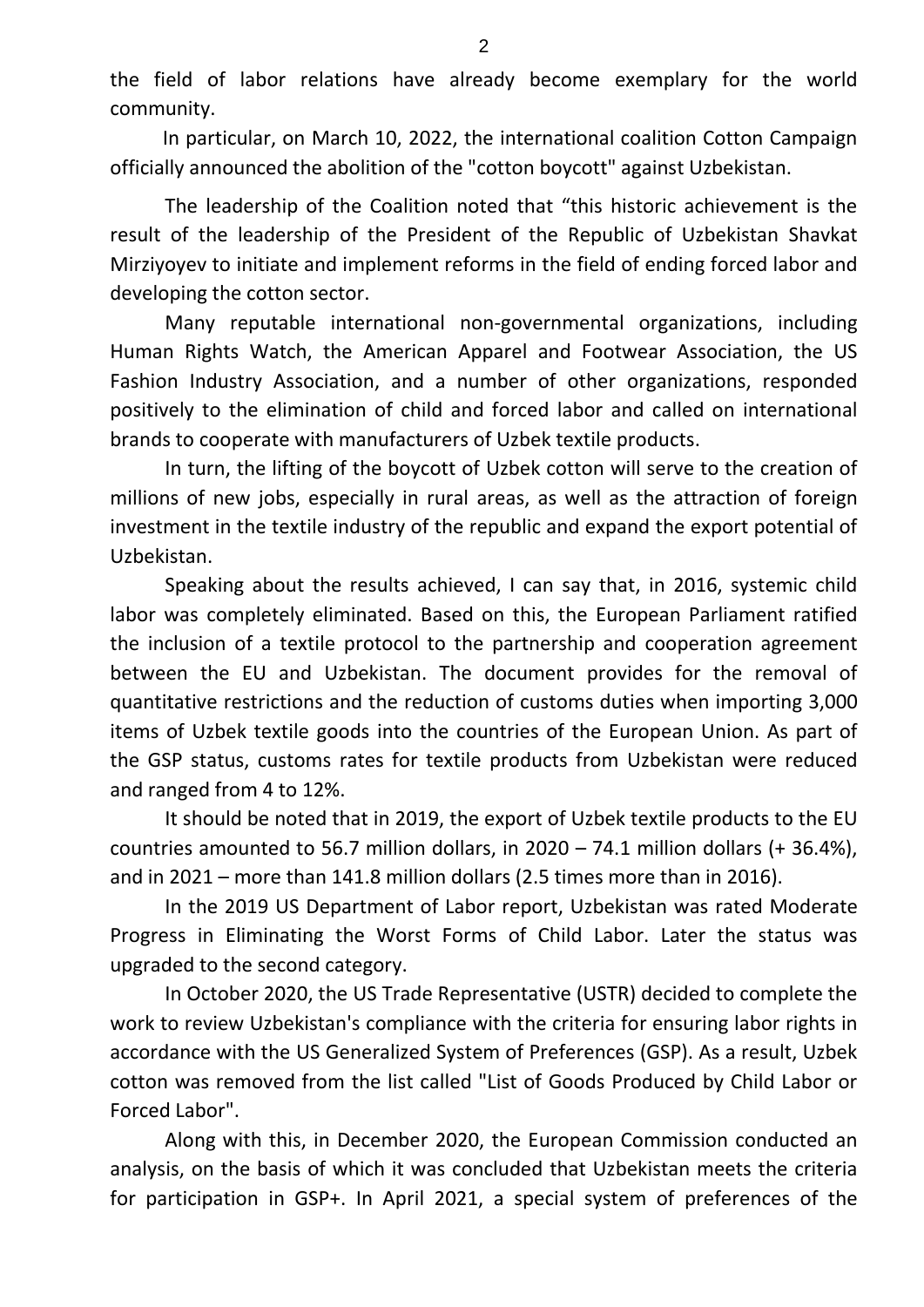European Union (EU) for sustainable development and good governance (GSP+) came into force for Uzbekistan.

In 2021, Uzbekistan improved its position in the US Trafficking in Persons Report by receiving a second category.

The successes achieved are the result of large-scale systemic reforms in the field of labor relations, which were carried out in such areas as: *1)* strengthening the legislative and organizational and legal framework; *2)* implementation of international standards; *3)* reforming agriculture; *4)* development of institutional framework; *5)* conducting systemic monitoring and research; *5)* activation of cooperation with civil society and relevant international organizations.

Improvement of national legislation. At the national level, in the period 2019- 2021, 32 legal acts were adopted, a number of conventions and protocols of the International Labor Organization and the International Organization for Migration were ratified. In 2021 alone, 16 regulatory legal acts in this direction were adopted, including 4 Laws, 2 Ordinances, 4 Presidential Decrees, 6 Decrees of the Government of the Republic of Uzbekistan.

One of the most effective measures was the toughening of criminal liability for the use of child and forced labor. Thus, Uzbekistan has brought national legislation into line with ILO Convention No. 29 on forced or compulsory labor.

In addition, taking into account international experience and in order to improve national legislation, the Law of the Republic of Uzbekistan "On Combating Human Trafficking" was adopted in a new edition.

In order to create favorable conditions for citizens wishing to work in foreign countries, the Law "On Amendments and Additions to the Law of the Republic of Uzbekistan "On Private Employment Agencies" was adopted.

Taking into account international standards, the Senate of the Oliy Majlis of the Republic of Uzbekistan developed and approved the Labor Code in a new edition, which is designed to protect the interests of workers by providing them with full and timely payment of wages, create favorable conditions and working regime and, most importantly, effective protection of their rights in case of violations.

As a result, the criminal punishment for forced labor was toughened, which made it possible to completely get rid of this phenomenon. In addition, international standards have been introduced, the regulatory framework and the human rights system as a whole have been strengthened.

Uzbekistan is actively participating in the campaign dedicated to the centenary of the ILO for the ratification of international labor standards. We are proud that the republic annually ratifies 2 ILO conventions on average. To date, the republic has already ratified 19 ILO conventions, including 8 fundamental and 4 directive conventions.

3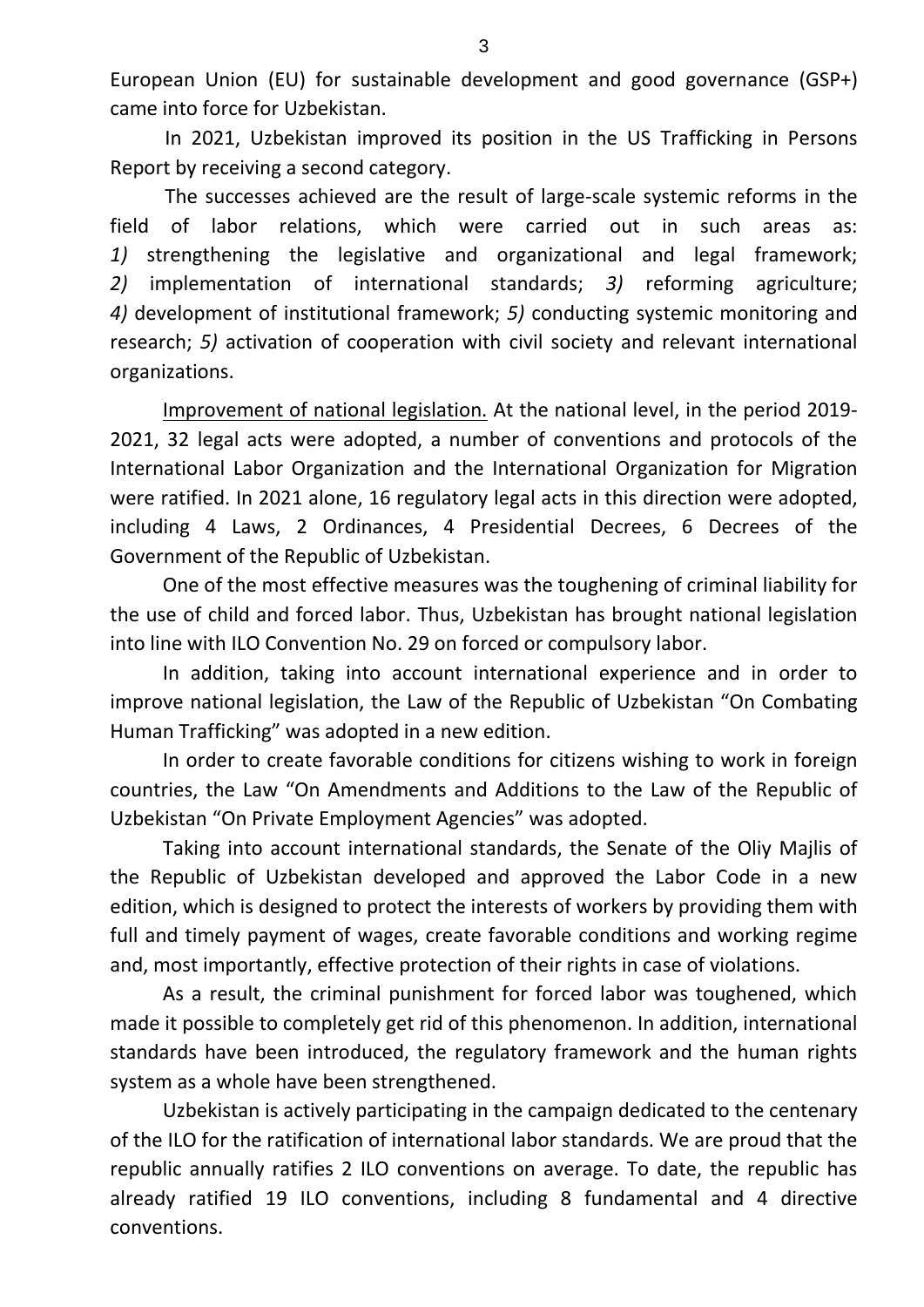Development of the organizational and institutional base. In Uzbekistan, special attention is paid to the development of institutional framework in the field of combating human trafficking and forced labor.

Since 2019, the National Commission for Combating Human Trafficking and Forced Labor has been effectively functioning, which coordinates the activities of all ministries and departments on these issues, and also carries out systematic work with representatives of civil society and international organizations. It is important to note that the creation of the National and Territorial Commissions to Combat Human Trafficking and Forced Labor, as well as the establishment of the institution of the National Rapporteur on these issues, makes it possible to carry out comprehensive, coordinated and effective work in this direction at the national and local levels.

The National Commission meets quarterly and takes comprehensive measures to improve the activities of relevant ministries and departments, strengthen interaction with civil society, including with foreign partners. When developing comprehensive measures, all recommendations of international partners and representatives of civil society are taken into account.

The Ministry of Employment with its territorial departments and specialized institutions is tirelessly taking all necessary measures to improve labor relations in the republic. Law enforcement agencies, based on their tasks, professionally perform tasks to prevent infringement of human rights, in particular in the sphere of labor.

Systematic measures are being taken in the agricultural sector as part of the Agricultural Development Strategy of the Republic of Uzbekistan for 2020-2030. Priority is given to creating a favorable environment for agribusiness, increasing its investment attractiveness, the widespread introduction of market principles, as well as labor mechanization.

In 2021, more than 30 legislative and regulatory acts in this area were adopted.

An unprecedented step was the development of a cluster system, the purpose of which is to form a single chain that combines all the processes of manufacturing finished products - from growing raw materials to processing them and manufacturing the final product.

Active work is underway to mechanize the process of growing and harvesting cotton. Through the use of cotton harvesting machines, about 12% of raw cotton was harvested (8.5% in 2020).

By the decision of the President, in the next three years, imported cotton harvesters and spare parts for them are exempt from customs duties and recycling fees.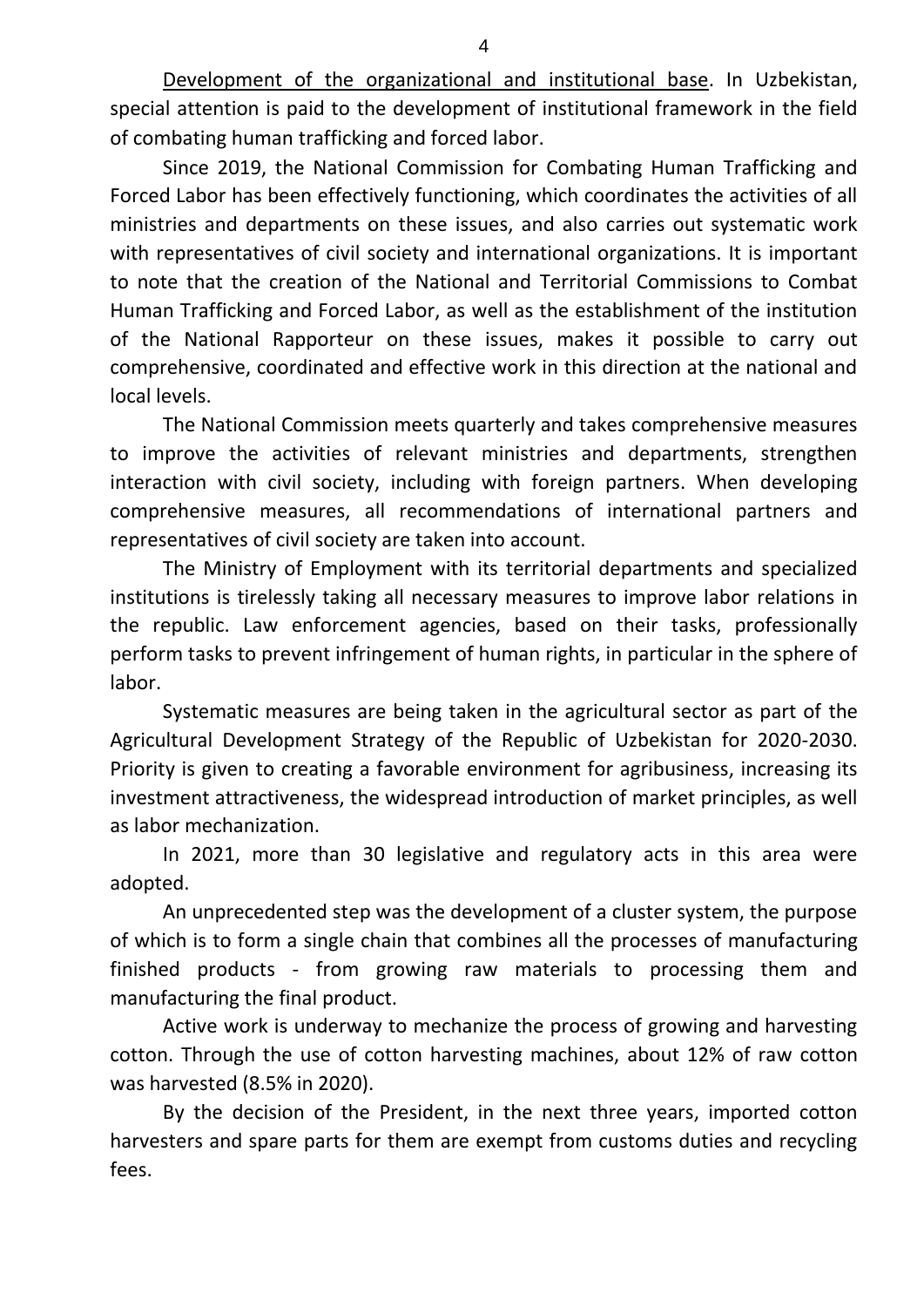Special attention is paid to the wages of cotton pickers. The payment for 1 kg of hand-picked raw cotton in 2021 has been increased by almost 10 times compared to 2015.

These measures are being implemented to strengthen the system for protecting the rights, freedoms and legitimate interests of citizens, as well as to completely eradicate forced labor in all its manifestations in accordance with international standards.

Monitoring results. Since 2015, the International Labor Organization has been conducting a "Third-Party Monitoring" to prevent child and forced labor in the cotton sector.

In the first years of activity (2015-2017), Third-Party Monitoring was carried out exclusively by international experts. Since 2018, it has been gradually transferred to human rights activists, and in 2021, the monitoring was completely carried out by human rights defenders themselves according to the ILO methodology.

In 2021, 17 human rights activists were involved in this event, who conducted a survey among 11 thousand people, including farmers, foremen, representatives of civil society and pickers.

According to its results, there has been absence of systemic forced labor in Uzbekistan for 5 years.

ILO representatives emphasized that, according to the results of monitoring in 2021, Uzbekistan has achieved an end to the systematic use of forced and child labor in the cotton harvest, and the country's experience in implementing international standards in this area is a model for the world community.

As ILO Director General G.Ryder noted, after 7 years, this year's ILO report showed that *Uzbek cotton is free from child and forced labor. Uzbekistan now has an opportunity to realize its goal of moving up the value chain and creating millions of decent full-time jobs in the textile and clothing industry*.

At the same time, in addition to monitoring the third party of the ILO, the National monitoring of trade unions of Uzbekistan, monitoring of the Labor Inspectorate is carried out annually, moreover, by the decision of the Chairman of the Senate of the Oliy Majlis, Parliamentary control is also established.

During the National Monitoring and Parliamentary Control, no cases of child and forced labor were identified.

In the cotton harvest season, the Labor Inspectorate brought to administrative responsibility 62 officials for violations of labor legislation. Of these, 5 officials were brought to administrative responsibility for allowing forced labor.

A unique system of international cooperation has been created. The National Commission on Combating Human Trafficking and Forced Labor, as a permanent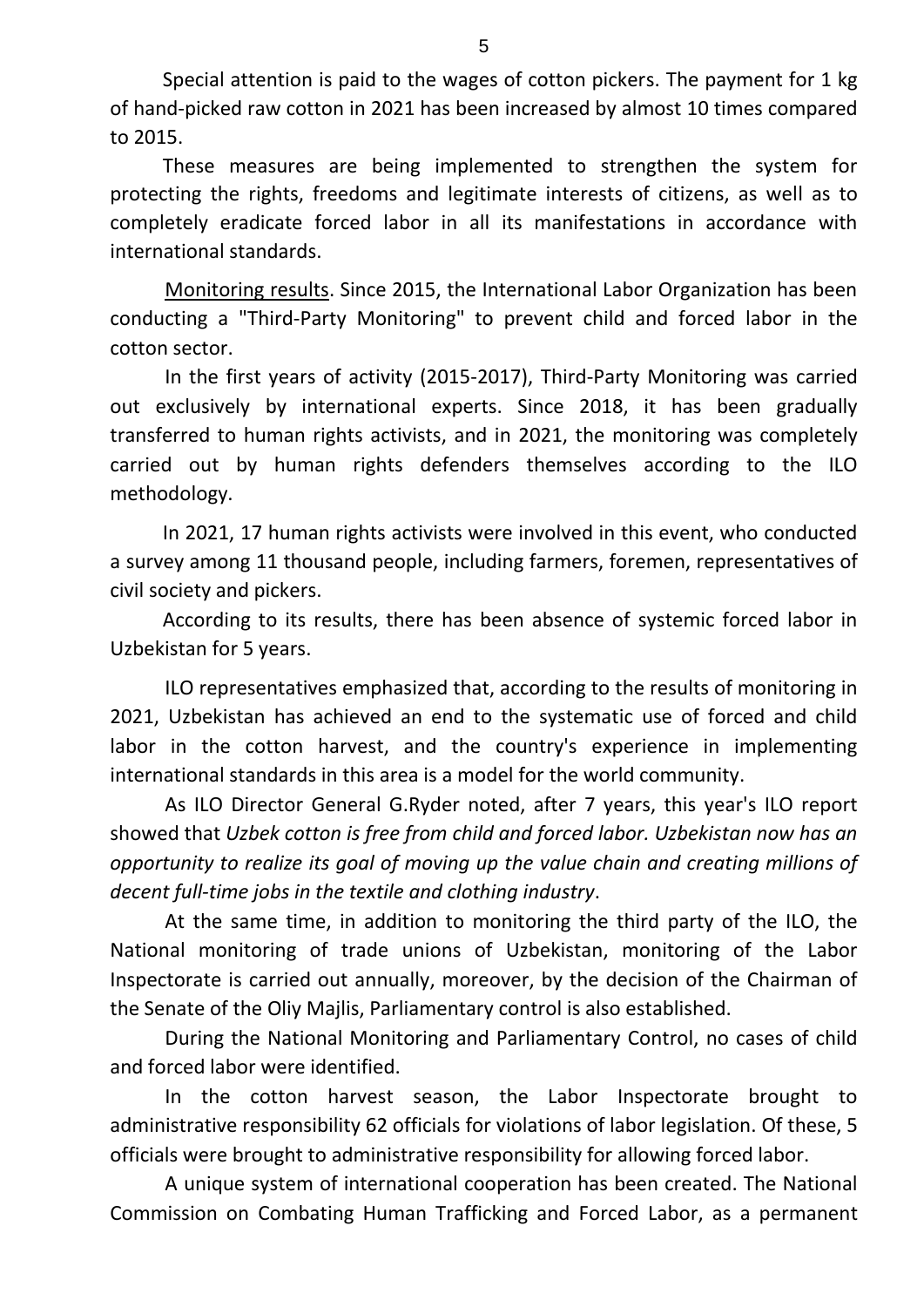platform, regularly takes comprehensive measures to strengthen cooperation with foreign partners, such as the ILO, the World Bank, the IFC, IOM, UNODC, the US Department of State and the US Department of Labor, as well as with coalition "Cotton Campaign", etc.

Today, comprehensive action plans have been successfully implemented based on the recommendations of the International Labor Organization, the US Department of State and Department of Labor, as well as the Cotton Campaign coalition on combating human trafficking, forced labor and ensuring workers' rights.

In this direction, the International Labor Organization plays a key role, which over the past years has been strongly supporting democratic reforms in Uzbekistan and is implementing joint comprehensive measures to develop labor relations. Uzbekistan considers the International Labor Organization as one of its key partners in the international arena and attaches great importance to the development of comprehensive and mutually beneficial relations.

Over the past 10 years, fruitful work has been carried out with the International Labor Organization in such areas as the fight against forced labor, monitoring the observance of labor rights, as well as the implementation of international standards in the field of labor relations.

Uzbekistan is a country with a high demographic burden on the labor market. At present, the working-age population is about 20 million people, the number of employed is 15 million people, the number of people in need of work is 1 million 300 thousand people, annually more than 500 thousand young people enter adulthood and need employment.

As an effective solution to this issue, Uzbekistan, with the support of the International Labor Organization, is developing a National Employment Strategy.

As you know, decent work has occupied and continues to occupy a central place on the agenda of the International Labor Organization throughout its century of activity. But only in the last decades of this century, this issue has acquired a comprehensive, global character.

This is more due to the growing need of states and societies to provide citizens with work, their social protection throughout the world.

 In such conditions, it is the actions of states and international organizations on the principles of decent work at all levels - state, regional and global, that will open up new strategic opportunities and effectively solve the remaining problems in the field of the labor market and labor relations.

Moreover, economic, social, food problems are directly related to the created conditions for decent work. When decent work is not provided in the state, citizens face problems in finding employment, poverty, inequality and social tension.

At the same time, strengthening the decent work system is relevant not only for Uzbekistan, but for the entire world community.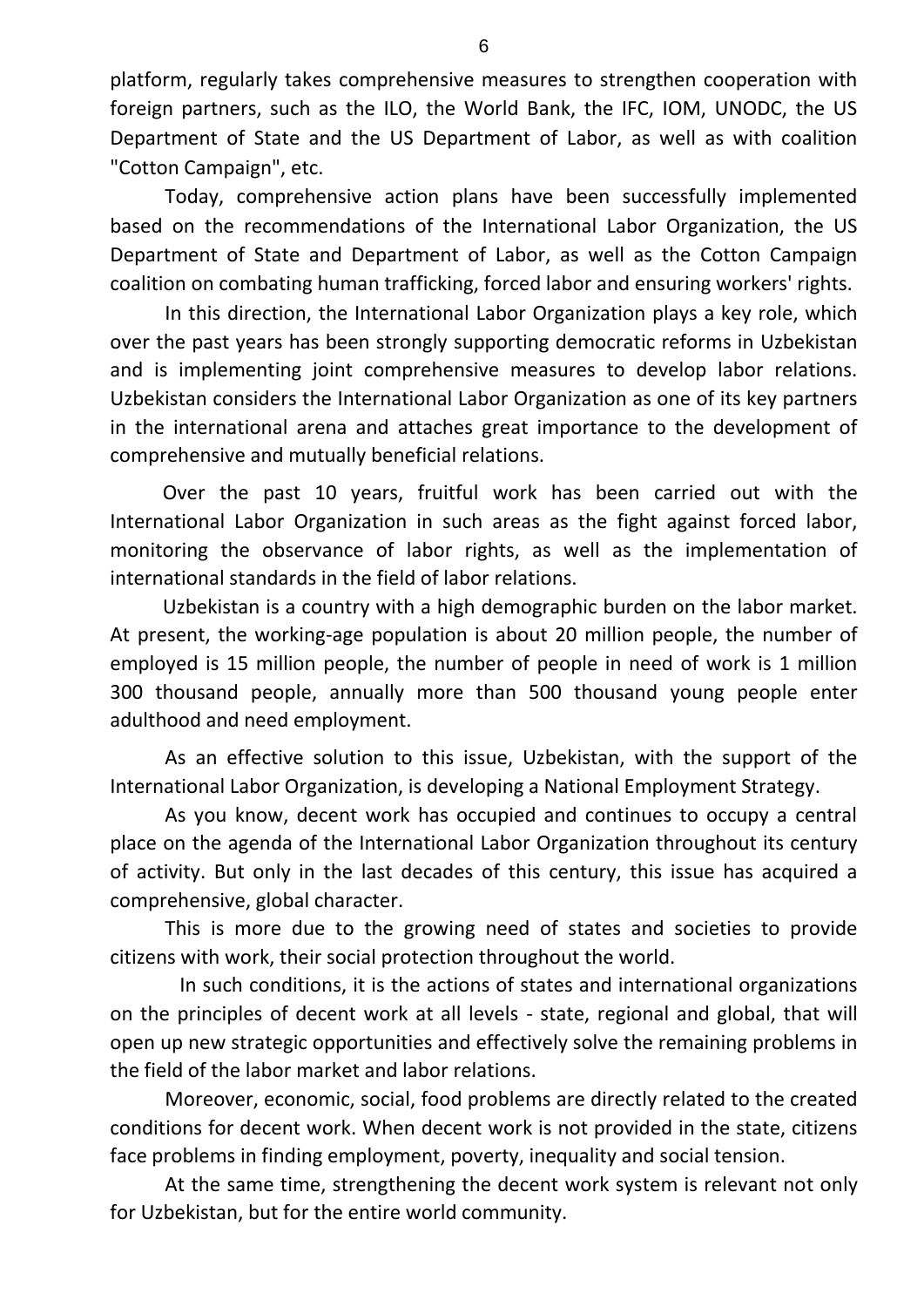The International Labor Organization estimates that in 2022 the number of unemployed in the world will rise to 207 million, which is 21 million more than in the pre-crisis 2019, and the damage to labor markets from the pandemic may become irreversible. The effects of the pandemic on labor markets are being felt in every region of the world. The severe impact of the pandemic has been on women's employment, and it is likely that they will be felt over the coming years.

To resolve this issue, as well as to develop new approaches and opportunities, Uzbekistan is actively working with the International Labor Organization, with which in recent years bilateral relations have reached a completely new level of development.

In this direction, the first major program - the Decent Work Country Program for 2014-2016, which was extended until 2020, was successfully and fully implemented, and in 2021 the parties signed the Decent Work Country Program for 2021-2025. It is important to note that Uzbekistan is one of the first countries that developed the Country Program taking into account the new requirements imposed by the reform of the UN system.

The new Country Program pays special attention to addressing such strategic issues as:

1) improving the legal framework governing labor relations;

2) expanding employment opportunities and decent work;

3) expanding the access of the most vulnerable groups of the population to quality and inclusive education and social protection;

4) strengthening social dialogue and institutional capacity of social partners.

These key indicators of decent work in the future will contribute to the development of economic opportunities, employment of the population, the creation of millions of new jobs, and most importantly, the sustainable development of society and the state.

In addition, these issues are reflected in the Development Strategy of the New Uzbekistan, designed for 2022-2026. This document includes almost all human rights and decent work standards.

Uzbekistan is also working with international partners on the implementation of international standards in the field of labor relations - "Better Work" and "BCI". At the end of 2021, Uzbekistan applied to the ILO and the World Bank to consider the possibility of assisting in the adoption of "Better Work" and received positive responses.

Thus, it should be noted that the ongoing concrete measures in the field of ensuring human rights, creating decent working conditions, improving labor relations have laid a solid foundation for building the Third Renaissance in New Uzbekistan.